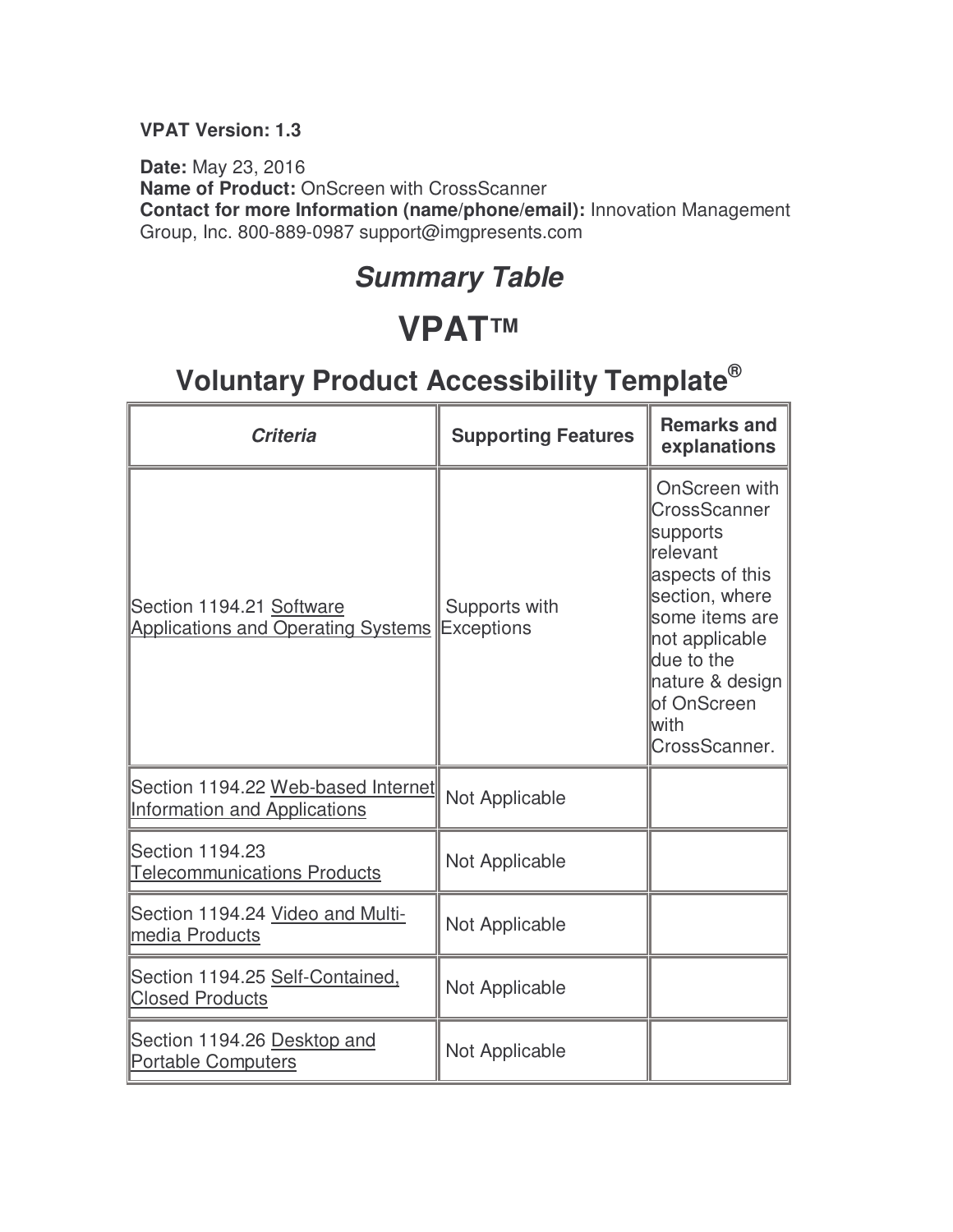| Section 1194.31 Functional<br>Performance Criteria        | Not Applicable                     |                                                                                             |
|-----------------------------------------------------------|------------------------------------|---------------------------------------------------------------------------------------------|
| Section 1194.41 Information.<br>Documentation and Support | Supports with<br><b>Exceptions</b> | Some support<br>services limited<br>to end-users of<br>OnScreen with<br><b>CrossScanner</b> |

## **Section 1194.21 Software Applications and Operating Systems – Detail VPAT™**

| <b>Criteria</b>                                                                                                                                                                                                                                                                                                                                                                                                  | <b>Supporting Features</b> | <b>Remarks and</b><br>explanations                                                                                                                                                              |
|------------------------------------------------------------------------------------------------------------------------------------------------------------------------------------------------------------------------------------------------------------------------------------------------------------------------------------------------------------------------------------------------------------------|----------------------------|-------------------------------------------------------------------------------------------------------------------------------------------------------------------------------------------------|
| $(a)$ When software is designed to<br>run on a system that has a<br>keyboard, product functions shall be<br>executable from a keyboard where<br>the function itself or the result of<br>performing a function can be<br>discerned textually.                                                                                                                                                                     | Not Applicable             | OnScreen with<br>CrossScanner<br>is enhancement<br>for pointing<br>device for users<br>that cannot use<br>physical<br>keyboard.<br>Virtual keyboard<br>can be used<br>with physical<br>keyboard |
| (b) Applications shall not disrupt or<br>disable activated features of other<br>products that are identified as<br>accessibility features, where those<br>features are developed and<br>documented according to industry<br>standards. Applications also shall<br>not disrupt or disable activated<br>features of any operating system<br>that are identified as accessibility<br>features where the application | <b>Supports</b>            | OnScreen with<br>CrossScanner<br>adds additional<br>capabilities,<br>does not<br>remove/conflict<br>with existing<br>features. When<br>virtual keyboard<br>used to type,<br>same as input       |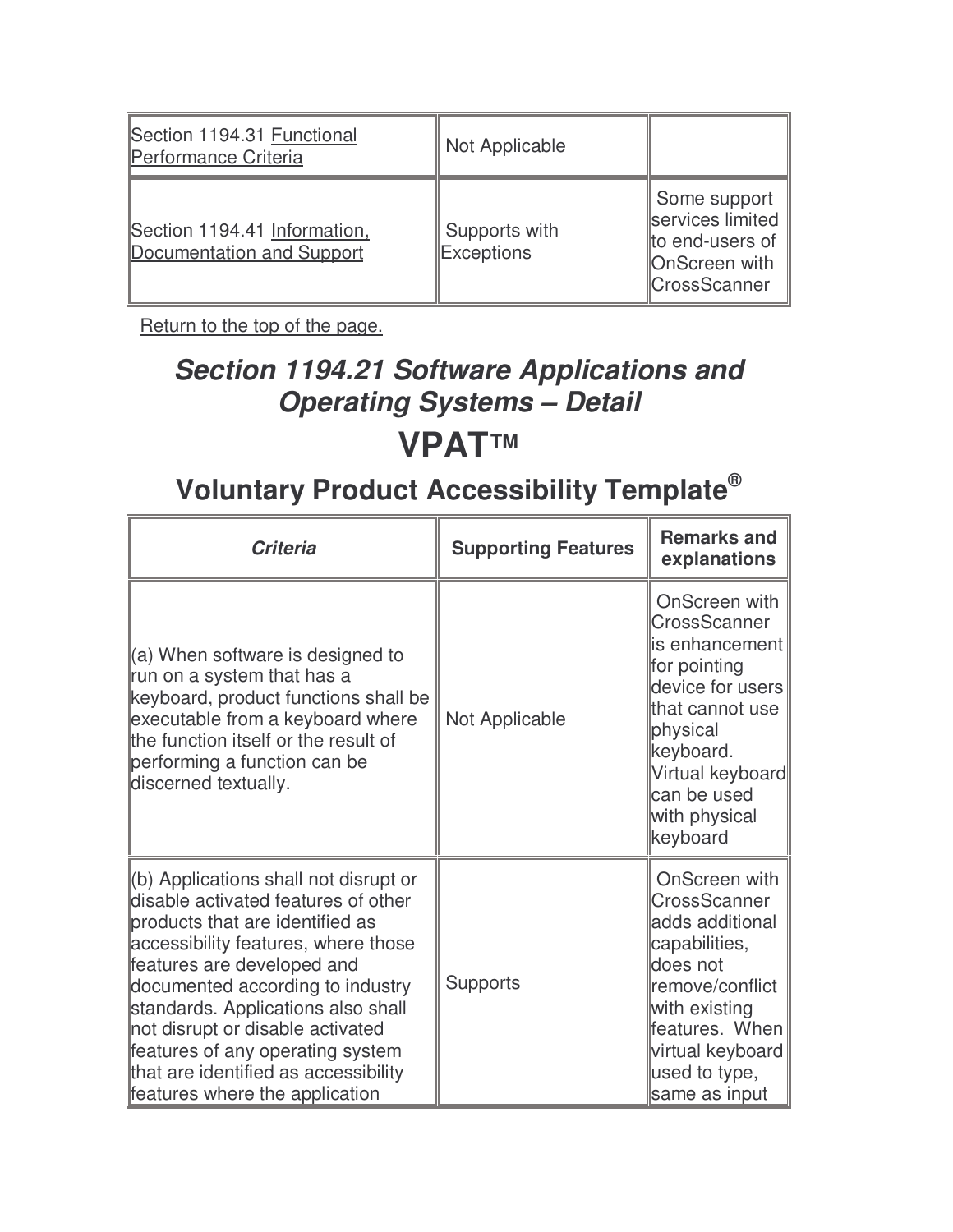| programming interface for those<br>accessibility features has been<br>documented by the manufacturer of<br>the operating system and is<br>available to the product developer.                                                                                                                              |                                    | from external<br>physical<br>keyboard                                                                                                                                                                                                                                                                      |
|------------------------------------------------------------------------------------------------------------------------------------------------------------------------------------------------------------------------------------------------------------------------------------------------------------|------------------------------------|------------------------------------------------------------------------------------------------------------------------------------------------------------------------------------------------------------------------------------------------------------------------------------------------------------|
| (c) A well-defined on-screen<br>indication of the current focus shall<br>be provided that moves among<br>interactive interface elements as the<br>input focus changes. The focus shall<br>be programmatically exposed so<br>that Assistive Technology can track<br>focus and focus changes.                | <b>Supports</b>                    | OnScreen with<br>CrossScanner<br>preserves<br>current input<br>lfocus                                                                                                                                                                                                                                      |
| (d) Sufficient information about a<br>user interface element including the<br>identity, operation and state of the<br>element shall be available to<br>Assistive Technology. When an<br>image represents a program<br>element, the information conveyed<br>by the image must also be available<br>in text. | Supports with<br><b>Exceptions</b> | Certain button<br><b>Ifunctions</b><br>provide<br>linteractive<br>mode changes,<br>direct action/re-<br>action results<br>not textually<br>defined.<br><b>OnScreen with</b><br>CrossScanner<br>not meant for<br>severely<br>visually<br>limpaired, as<br>virtual keyboard<br>text input not<br>applicable. |
| (e) When bitmap images are used to<br>identify controls, status indicators, or<br>other programmatic elements, the<br>meaning assigned to those images<br>shall be consistent throughout an<br>application's performance.                                                                                  | <b>Supports</b>                    | OnScreen with<br>CrossScanner<br>luses fixed<br>limages for all<br>applicable<br><b>features</b>                                                                                                                                                                                                           |
| (f) Textual information shall be<br>provided through operating system<br>functions for displaying text. The<br>minimum information that shall be<br>made available is text content, text                                                                                                                   | <b>Supports</b>                    | When<br>applicable,<br><b>OnScreen with</b><br><b>CrossScanner</b><br>uses operating                                                                                                                                                                                                                       |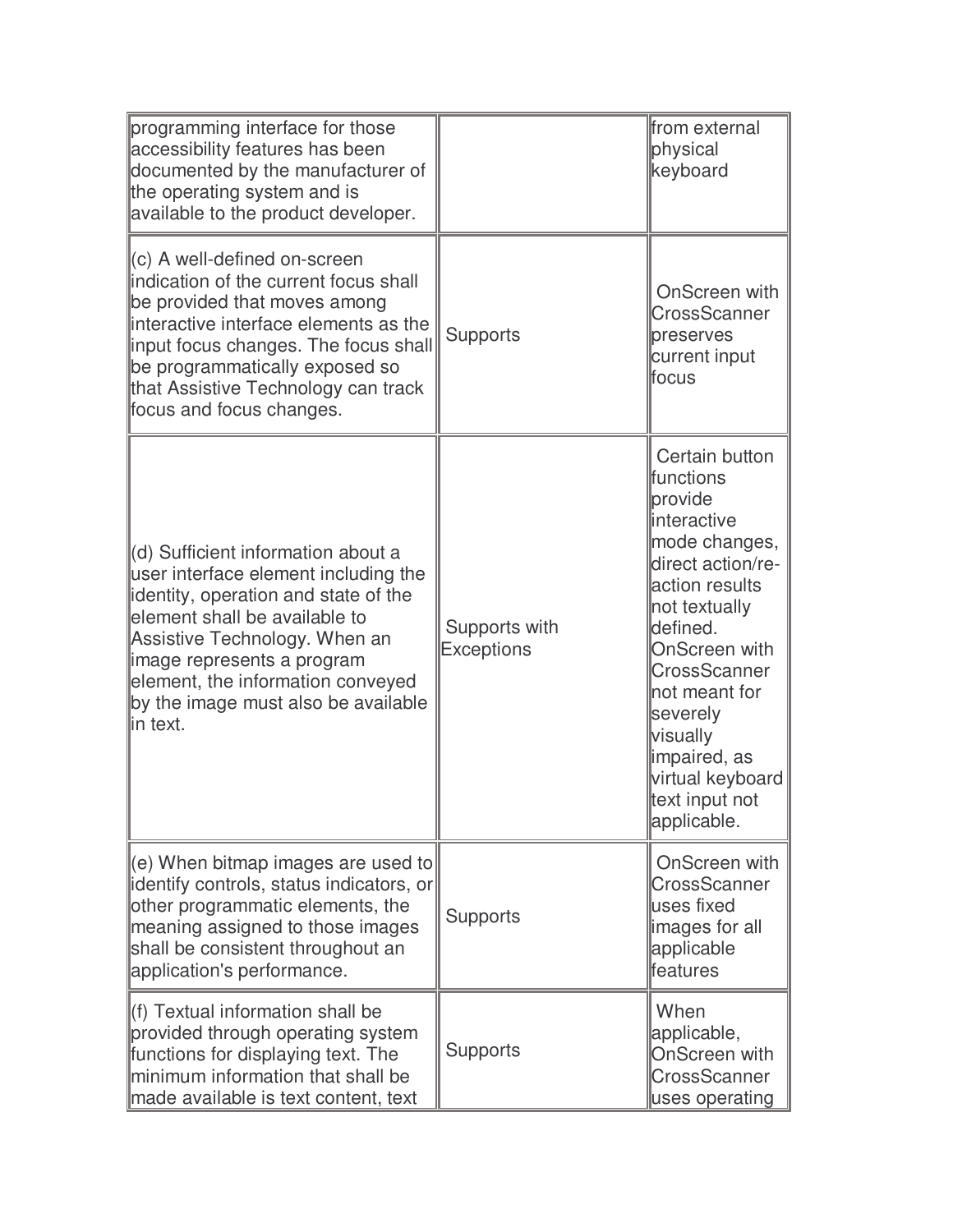| input caret location, and text<br>attributes.                                                                                                                                                                                                                    |                 | system<br>functions for<br>ltext                                                                                     |
|------------------------------------------------------------------------------------------------------------------------------------------------------------------------------------------------------------------------------------------------------------------|-----------------|----------------------------------------------------------------------------------------------------------------------|
| (g) Applications shall not override<br>user selected contrast and color<br>selections and other individual<br>display attributes.                                                                                                                                | <b>Supports</b> | OnScreen with<br>CrossScanner<br>does not<br>linteract with<br>these types of<br>attributes                          |
| (h) When animation is displayed, the<br>information shall be displayable in at<br>least one non-animated presentation<br>mode at the option of the user.                                                                                                         | Supports        | OnScreen with<br>CrossScanner<br>does not use<br>lanimation                                                          |
| (i) Color coding shall not be used as<br>the only means of conveying<br>information, indicating an action,<br>prompting a response, or<br>distinguishing a visual element.                                                                                       | <b>Supports</b> | OnScreen with<br>CrossScanner<br>does not require<br>color coding,<br>colors are used<br>only if helpful to<br>users |
| $(i)$ When a product permits a user to<br>adjust color and contrast settings, a<br>variety of color selections capable of<br>producing a range of contrast levels<br>shall be provided.                                                                          | <b>Supports</b> | OnScreen with<br>CrossScanner<br>supports all<br>colors or<br>operating<br>system settings                           |
| $\left\  \right\ $ (k) Software shall not use flashing or<br>blinking text, objects, or other<br>elements having a flash or blink<br>frequency greater than 2 Hz and<br>lower than 55 Hz.                                                                        | <b>Supports</b> | OnScreen with<br>CrossScanner<br>does not use<br>flashing or<br>blinking                                             |
| (I) When electronic forms are used,<br>the form shall allow people using<br>Assistive Technology to access the<br>information, field elements, and<br>functionality required for completion<br>and submission of the form,<br>including all directions and cues. | Not applicable  | OnScreen with<br>CrossScanner<br>does not use<br>lforms                                                              |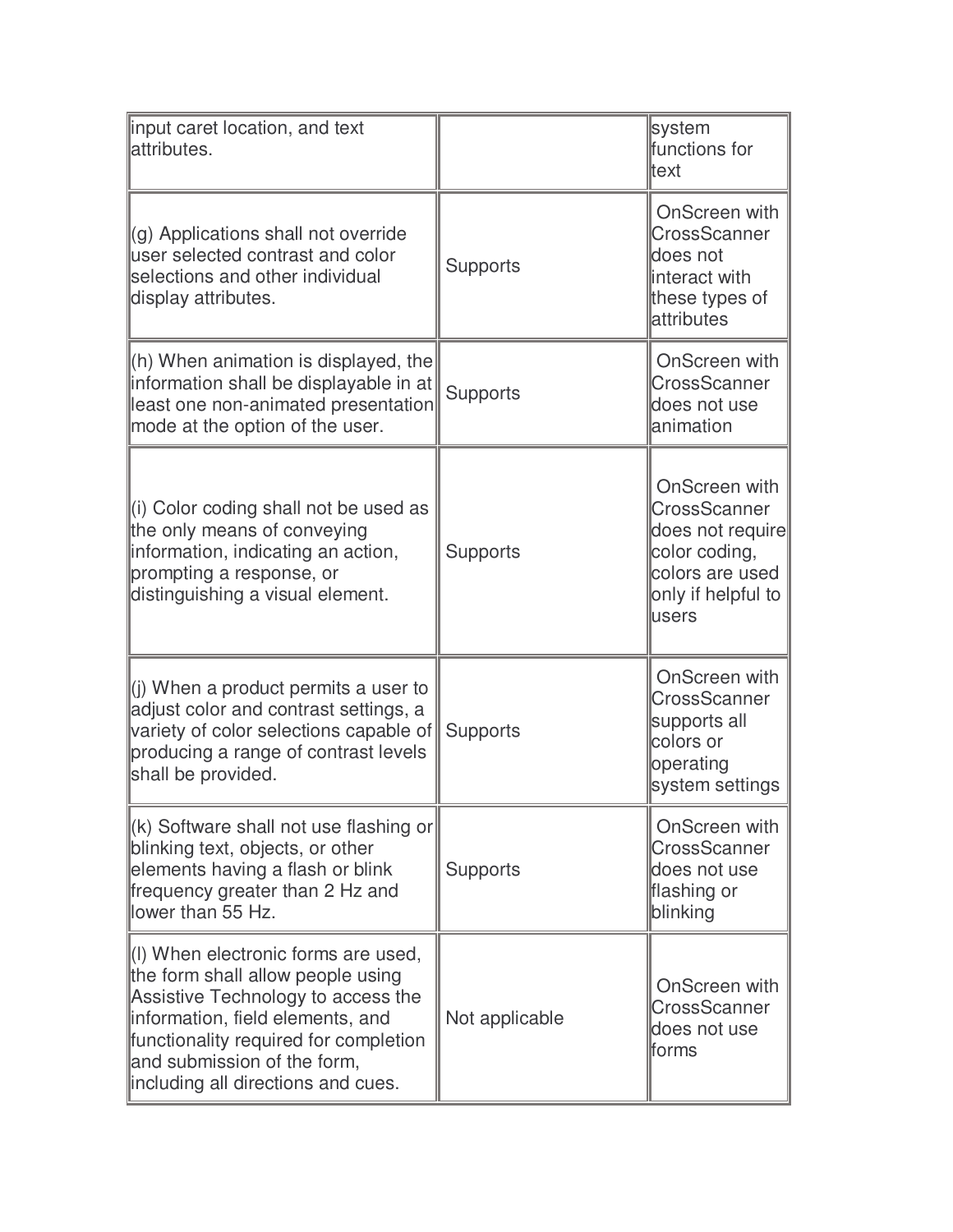$\overline{r}$ 

### **Section 1194.22 Web-based Internet information**

#### **and applications – Detail**

## **VPAT™**

| <b>Criteria</b>                                                                                                                                                           | <b>Supporting Features</b> | <b>Remarks and</b><br>explanations              |
|---------------------------------------------------------------------------------------------------------------------------------------------------------------------------|----------------------------|-------------------------------------------------|
| $\parallel$ (a) A text equivalent for every non-<br>text element shall be provided (e.g.,<br>via "alt", "longdesc", or in element<br>content).                            | Not applicable             | OnScreen with<br>CrossScanner<br>not web based  |
| (b) Equivalent alternatives for any<br>multimedia presentation shall be<br>synchronized with the presentation.                                                            | Not applicable             | OnScreen with<br>CrossScanner<br>not web based  |
| $\parallel$ (c) Web pages shall be designed so<br>that all information conveyed with<br>color is also available without color,<br>for example from context or markup.     | Not applicable             | OnScreen with<br>CrossScanner<br>not web based  |
| (d) Documents shall be organized so<br>they are readable without requiring<br>an associated style sheet.                                                                  | Not applicable             | OnScreen with<br>CrossScanner<br>not web based  |
| (e) Redundant text links shall be<br>provided for each active region of a<br>server-side image map.                                                                       | Not applicable             | OnScreen with<br>CrossScanner<br>not web based  |
| (f) Client-side image maps shall be<br>provided instead of server-side<br>limage maps except where the<br>regions cannot be defined with an<br>available geometric shape. | Not applicable             | OnScreen with<br>CrossScanner<br>Inot web based |
| $\left\vert (q) \right\rangle$ Row and column headers shall<br>be identified for data tables.                                                                             | Not applicable             | OnScreen with<br>CrossScanner<br>not web based  |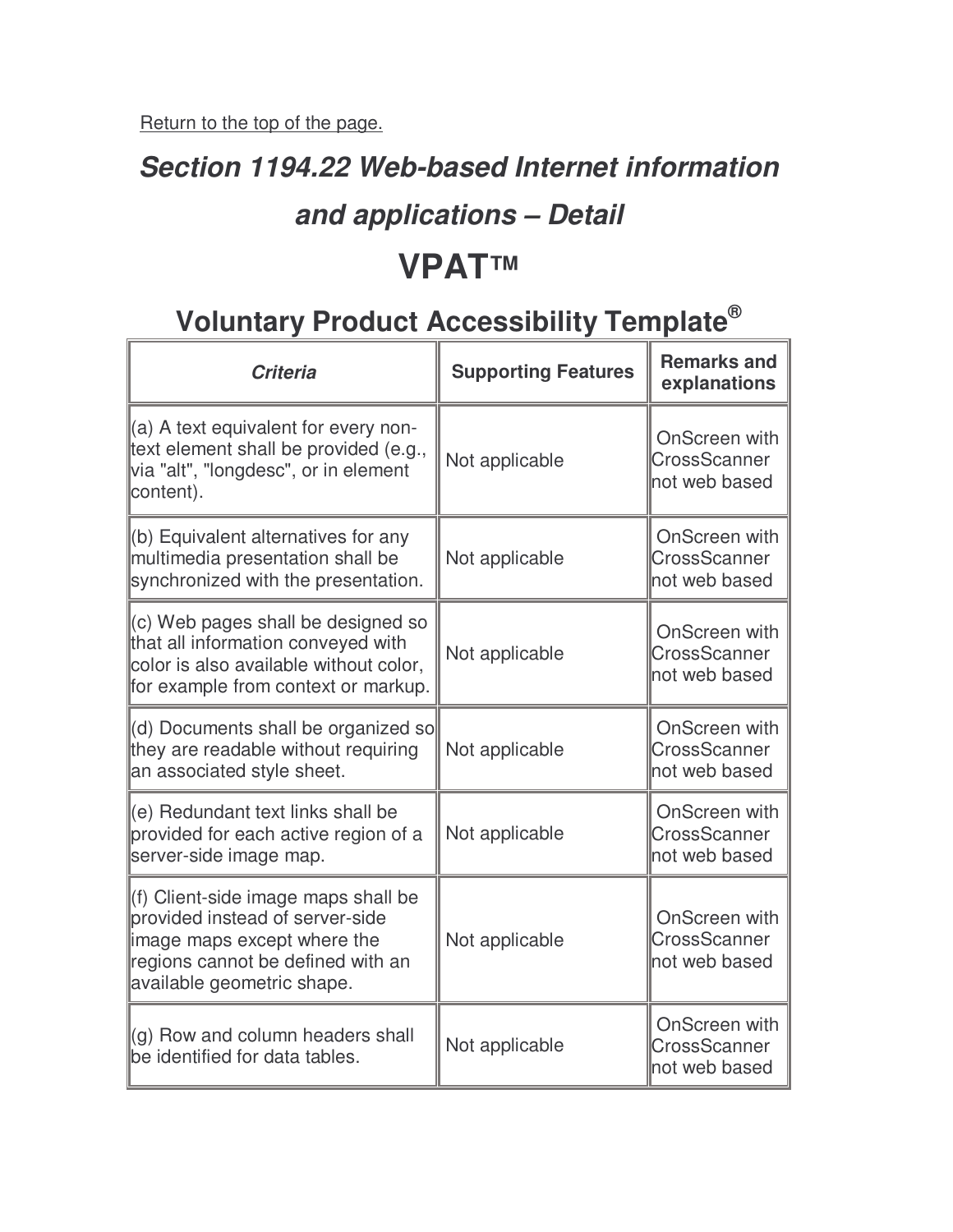| $\ $ (h) Markup shall be used to<br>lassociate data cells and header<br>cells for data tables that have two or<br>more logical levels of row or column<br>headers.                                                                                                                                                               | Not applicable | OnScreen with<br>CrossScanner<br>not web based |
|----------------------------------------------------------------------------------------------------------------------------------------------------------------------------------------------------------------------------------------------------------------------------------------------------------------------------------|----------------|------------------------------------------------|
| (i) Frames shall be titled with text<br>that facilitates frame identification<br>and navigation                                                                                                                                                                                                                                  | Not applicable | OnScreen with<br>CrossScanner<br>not web based |
| (j) Pages shall be designed to avoid<br>causing the screen to flicker with a<br>frequency greater than 2 Hz and<br>lower than 55 Hz.                                                                                                                                                                                             | Not applicable | OnScreen with<br>CrossScanner<br>not web based |
| $\vert$ (k) A text-only page, with equivalent<br>information or functionality, shall be<br>provided to make a web site comply<br>with the provisions of this part, when<br>compliance cannot be accomplished<br>in any other way. The content of the<br>text-only page shall be updated<br>whenever the primary page<br>changes. | Not applicable | OnScreen with<br>CrossScanner<br>not web based |
| (I) When pages utilize scripting<br>languages to display content, or to<br>create interface elements, the<br>information provided by the script<br>shall be identified with functional text<br>that can be read by Assistive<br>Technology.                                                                                      | Not applicable | OnScreen with<br>CrossScanner<br>not web based |
| $\parallel$ (m) When a web page requires that<br>an applet, plug-in or other<br>application be present on the client<br>system to interpret page content, the<br>page must provide a link to a plug-in<br>or applet that complies with<br>§1194.21(a) through (I).                                                               | Not applicable | OnScreen with<br>CrossScanner<br>not web based |
| $\ $ (n) When electronic forms are<br>designed to be completed on-line,<br>the form shall allow people using<br>Assistive Technology to access the<br>information, field elements, and                                                                                                                                           | Not applicable | OnScreen with<br>CrossScanner<br>not web based |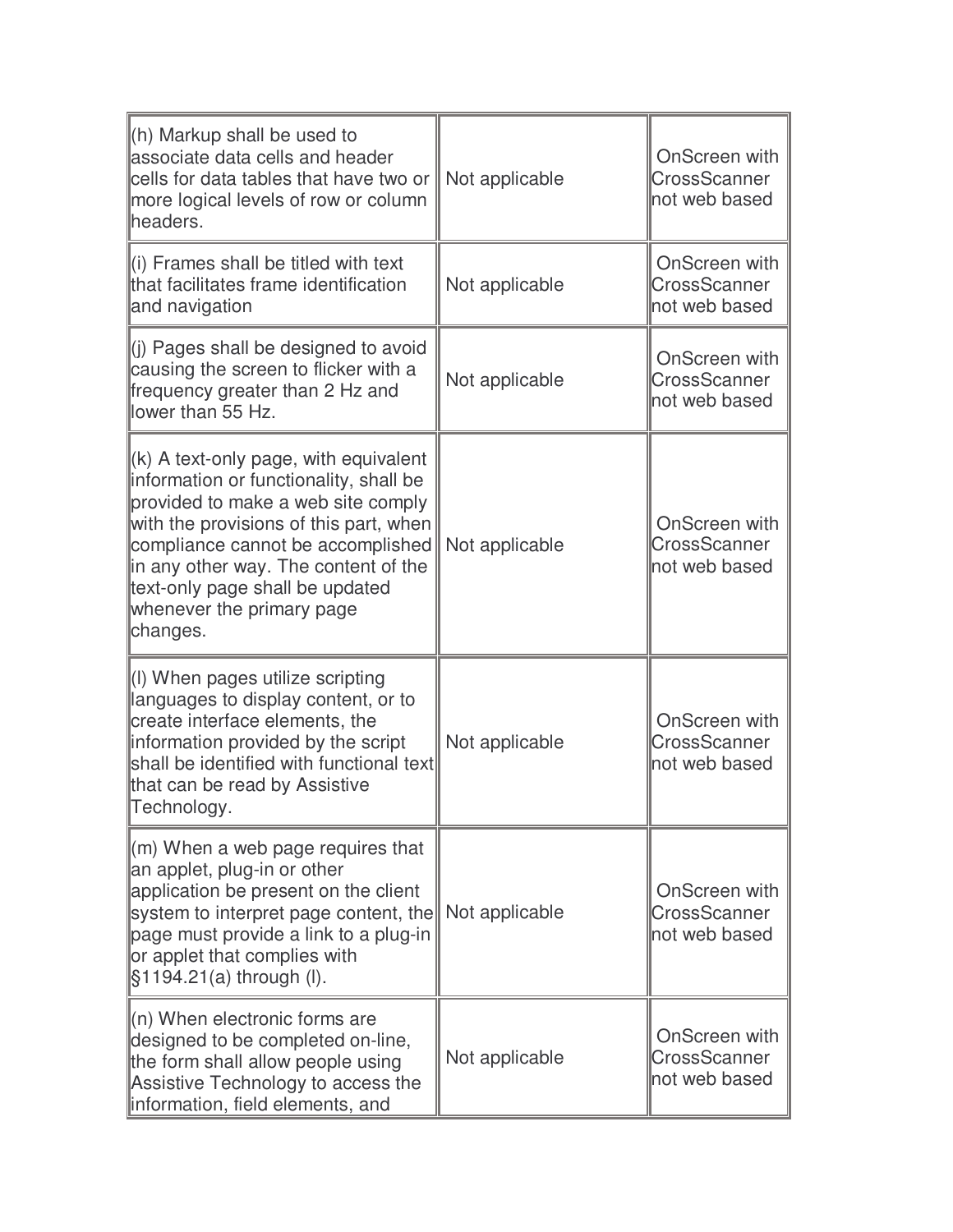| functionality required for completion<br>and submission of the form,<br>lincluding all directions and cues.                                        |                |                                                       |
|----------------------------------------------------------------------------------------------------------------------------------------------------|----------------|-------------------------------------------------------|
| $\parallel$ (o) A method shall be provided that<br>permits users to skip repetitive<br>navigation links.                                           | Not applicable | OnScreen with<br><b>CrossScanner</b><br>not web based |
| $\parallel$ (p) When a timed response is<br>required, the user shall be alerted<br>and given sufficient time to indicate<br>more time is required. | Not applicable | OnScreen with<br><b>CrossScanner</b><br>not web based |

Note to 1194.22: The Board interprets paragraphs (a) through (k) of this section as consistent with the following priority 1 Checkpoints of the Web Content Accessibility Guidelines 1.0 (WCAG 1.0) (May 5 1999) published by the Web Accessibility Initiative of the World Wide Web Consortium: Paragraph (a) - 1.1, (b) - 1.4, (c) - 2.1, (d) - 6.1, (e) - 1.2, (f) - 9.1, (g) - 5.1, (h) - 5.2, (i) - 12.1, (j) - 7.1, (k) - 11.4.

Return to the top of the page.

#### **Section 1194.23 Telecommunications Products –**

#### **Detail**

#### **VPAT™**

| <b>Criteria</b>                                                                                                                                                                                                                                                                                                                                                        | <b>Supporting Features</b> | <b>Remarks and</b><br>explanations                            |
|------------------------------------------------------------------------------------------------------------------------------------------------------------------------------------------------------------------------------------------------------------------------------------------------------------------------------------------------------------------------|----------------------------|---------------------------------------------------------------|
| (a) Telecommunications products or<br>systems which provide a function<br>allowing voice communication and<br>which do not themselves provide a<br><b>TTY</b> functionality shall provide a<br>standard non-acoustic connection<br>point for TTYs. Microphones shall be<br>capable of being turned on and off to<br>allow the user to intermix speech<br>with TTY use. | Not applicable             | Not applicable<br>to OnScreen<br>lwith<br><b>CrossScanner</b> |
| (b) Telecommunications products                                                                                                                                                                                                                                                                                                                                        | Not applicable             | Not applicable                                                |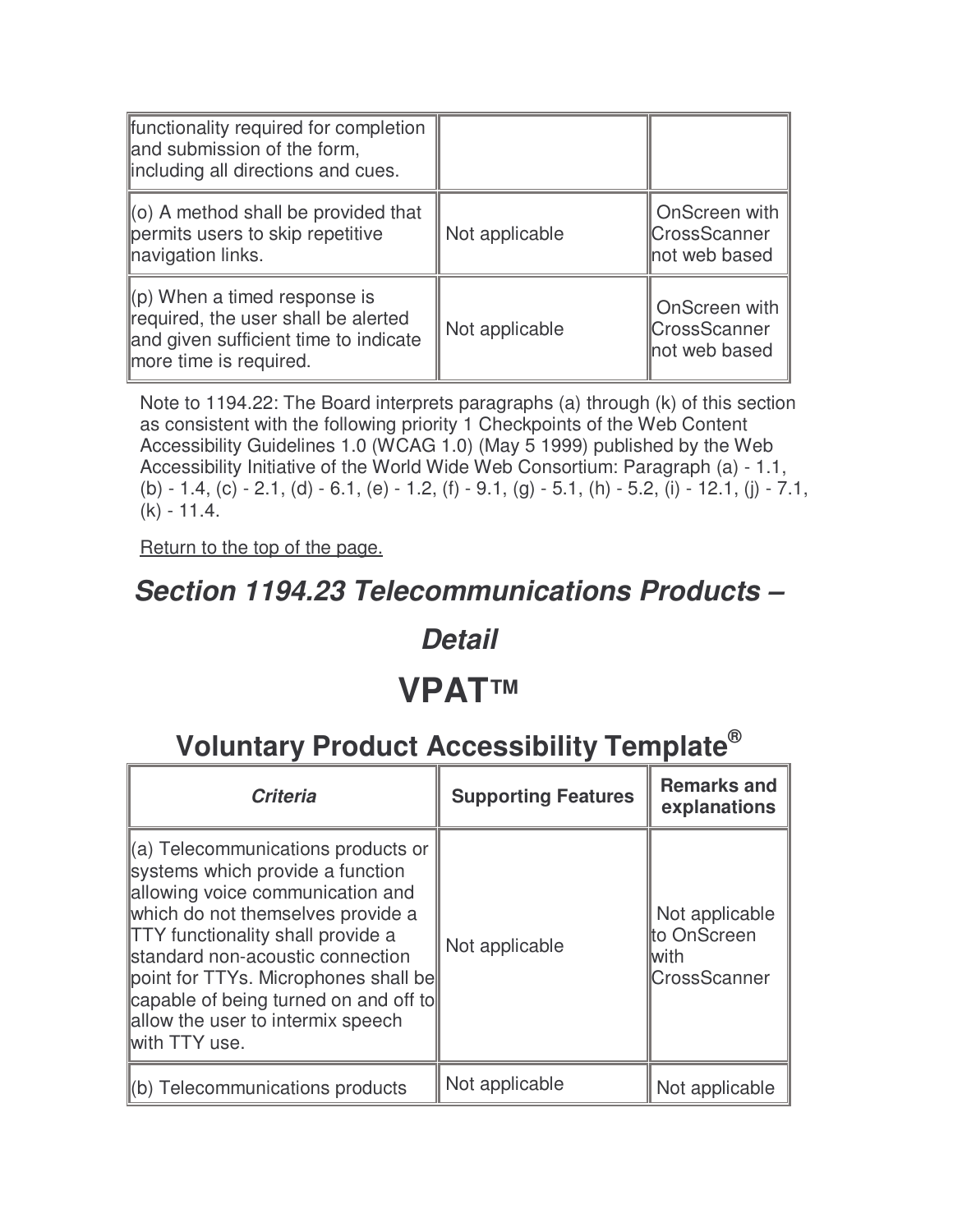| which include voice communication<br>functionality shall support all<br>commonly used cross-manufacturer<br>non-proprietary standard TTY signal<br>protocols.                                                                                                                                                                               |                | to OnScreen<br>lwith<br>CrossScanner                          |
|---------------------------------------------------------------------------------------------------------------------------------------------------------------------------------------------------------------------------------------------------------------------------------------------------------------------------------------------|----------------|---------------------------------------------------------------|
| (c) Voice mail, auto-attendant, and<br>interactive voice response<br>telecommunications systems shall<br>be usable by TTY users with their<br>TTYs.                                                                                                                                                                                         | Not applicable | Not applicable<br>to OnScreen<br>lwith<br>CrossScanner        |
| (d) Voice mail, messaging, auto-<br>attendant, and interactive voice<br>response telecommunications<br>systems that require a response<br>from a user within a time interval,<br>shall give an alert when the time<br>interval is about to run out, and shall<br>provide sufficient time for the user to<br>indicate more time is required. | Not applicable | Not applicable<br>to OnScreen<br>lwith<br>CrossScanner        |
| $(e)$ Where provided, caller<br>identification and similar<br>telecommunications functions shall<br>also be available for users of TTYs,<br>and for users who cannot see<br>displays.                                                                                                                                                       | Not applicable | Not applicable<br>to OnScreen<br>lwith<br><b>CrossScanner</b> |
| $(1)$ For transmitted voice signals,<br>telecommunications products shall<br>provide a gain adjustable up to a<br>minimum of 20 dB. For incremental<br>volume control, at least one<br>intermediate step of 12 dB of gain<br>shall be provided.                                                                                             | Not applicable | Not applicable<br>to OnScreen<br>lwith<br>CrossScanner        |
| $\left  \right\rangle$ of the telecommunications<br>product allows a user to adjust the<br>receive volume, a function shall be<br>provided to automatically reset the<br>volume to the default level after<br>every use.                                                                                                                    | Not applicable | Not applicable<br>to OnScreen<br>lwith<br>CrossScanner        |
| $\ $ (h) Where a telecommunications<br>product delivers output by an audio                                                                                                                                                                                                                                                                  | Not applicable | Not applicable<br>to OnScreen                                 |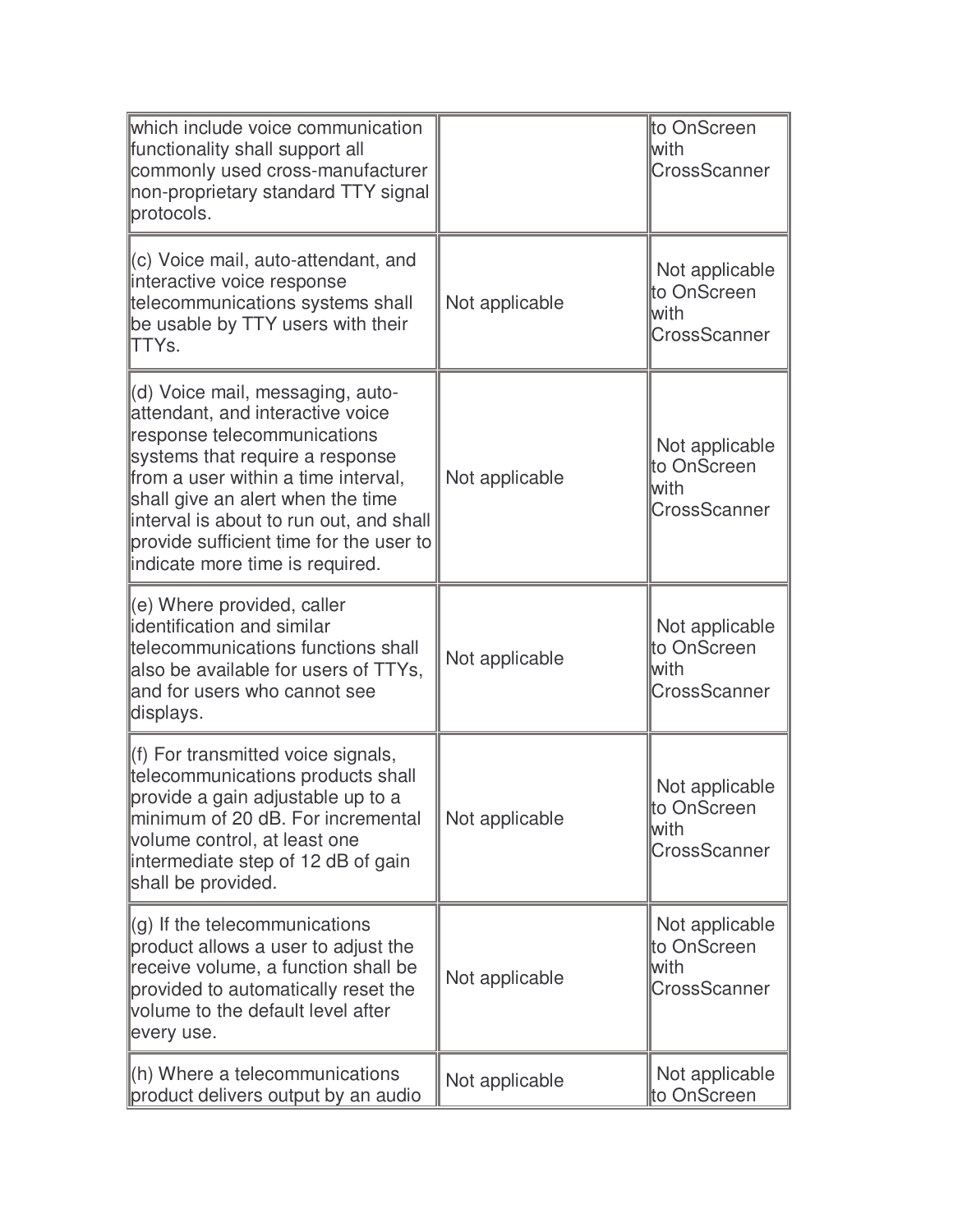| transducer which is normally held up<br>to the ear, a means for effective<br>magnetic wireless coupling to<br>hearing technologies shall be<br>provided.                                                                                                                                                                                                                                                                                                                                                                  |                | lwith<br>CrossScanner                                         |
|---------------------------------------------------------------------------------------------------------------------------------------------------------------------------------------------------------------------------------------------------------------------------------------------------------------------------------------------------------------------------------------------------------------------------------------------------------------------------------------------------------------------------|----------------|---------------------------------------------------------------|
| $\parallel$ (i) Interference to hearing<br>technologies (including hearing aids,<br>cochlear implants, and assistive<br>listening devices) shall be reduced<br>to the lowest possible level that<br>allows a user of hearing<br>technologies to utilize the<br>telecommunications product.                                                                                                                                                                                                                                | Not applicable | Not applicable<br>to OnScreen<br>lwith<br>CrossScanner        |
| $\parallel$ (i) Products that transmit or conduct<br>information or communication, shall<br>pass through cross-manufacturer,<br>non-proprietary, industry-standard<br>codes, translation protocols, formats<br>or other information necessary to<br>provide the information or<br>communication in a usable format.<br>Technologies which use encoding,<br>signal compression, format<br>transformation, or similar techniques<br>shall not remove information needed<br>for access or shall restore it upon<br>delivery. | Not applicable | Not applicable<br>to OnScreen<br>lwith<br>CrossScanner        |
| $\ $ (k)(1) Products which have<br>mechanically operated controls or<br>keys shall comply with the following:<br>Controls and Keys shall be tactilely<br>discernible without activating the<br>controls or keys.                                                                                                                                                                                                                                                                                                          | Not applicable | Not applicable<br>to OnScreen<br>lwith<br>CrossScanner        |
| $\ (k)(2)$ Products which have<br>mechanically operated controls or<br>keys shall comply with the following:<br>Controls and Keys shall be operable<br>with one hand and shall not require<br>tight grasping, pinching, twisting of<br>the wrist. The force required to                                                                                                                                                                                                                                                   | Not applicable | Not applicable<br>to OnScreen<br>lwith<br><b>CrossScanner</b> |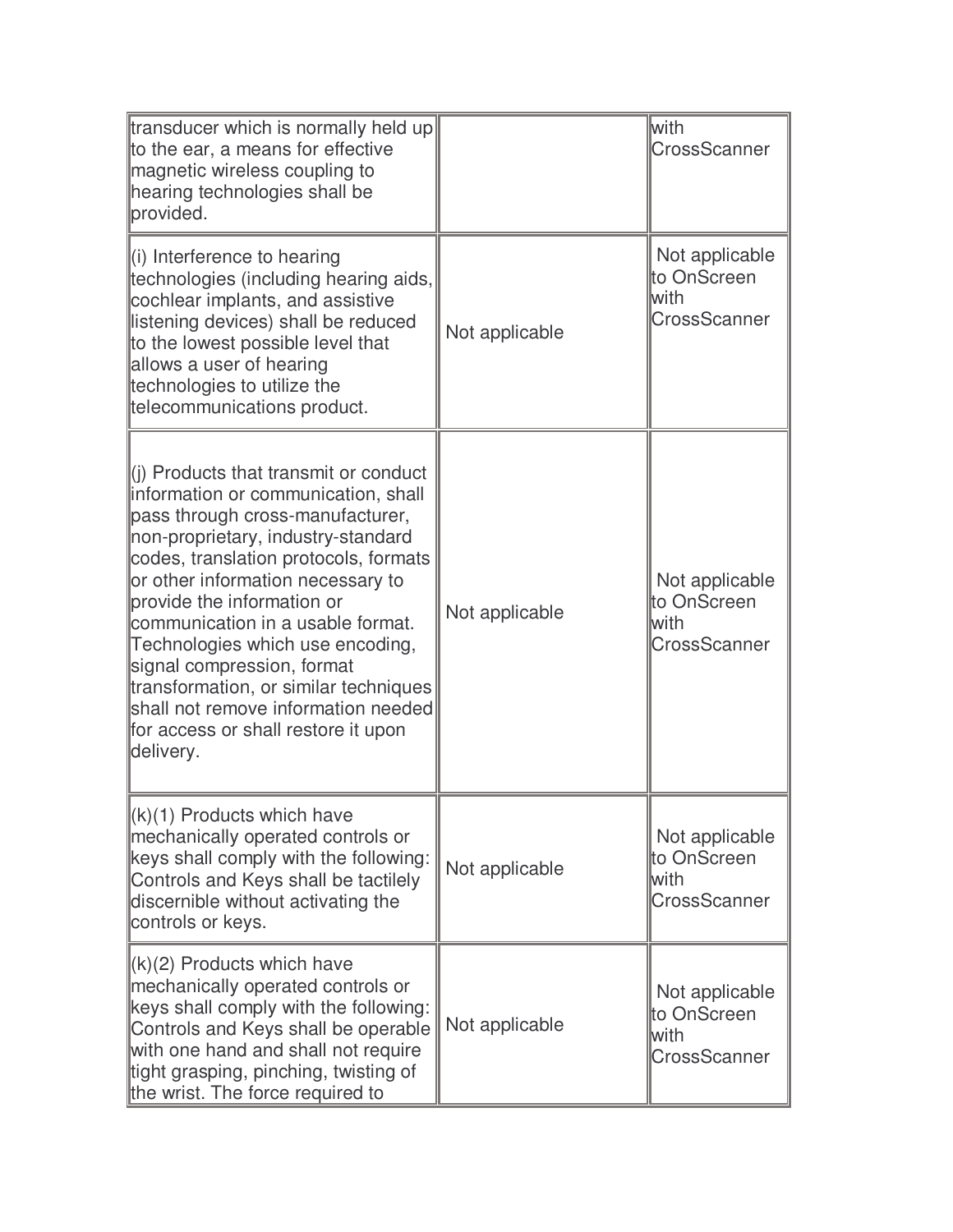| activate controls and keys shall be 5<br>Ibs. (22.2N) maximum.                                                                                                                                                                                                                               |                |                                                        |
|----------------------------------------------------------------------------------------------------------------------------------------------------------------------------------------------------------------------------------------------------------------------------------------------|----------------|--------------------------------------------------------|
| $\ $ (k)(3) Products which have<br>mechanically operated controls or<br>keys shall comply with the following:<br>If key repeat is supported, the delay<br>before repeat shall be adjustable to<br>at least 2 seconds. Key repeat rate<br>shall be adjustable to 2 seconds per<br>lcharacter. | Not applicable | Not applicable<br>to OnScreen<br>lwith<br>CrossScanner |
| $\ (k)(4)$ Products which have<br>mechanically operated controls or<br>keys shall comply with the following:<br>The status of all locking or toggle<br>controls or keys shall be visually<br>discernible, and discernible either<br>through touch or sound.                                  | Not applicable | Not applicable<br>to OnScreen<br>lwith<br>CrossScanner |

## **Section 1194.24 Video and Multi-media Products**

#### **– Detail**

## **VPAT™**

| <b>Criteria</b> | <b>Supporting Features</b> | <b>Remarks and</b><br>explanations |
|-----------------|----------------------------|------------------------------------|
|-----------------|----------------------------|------------------------------------|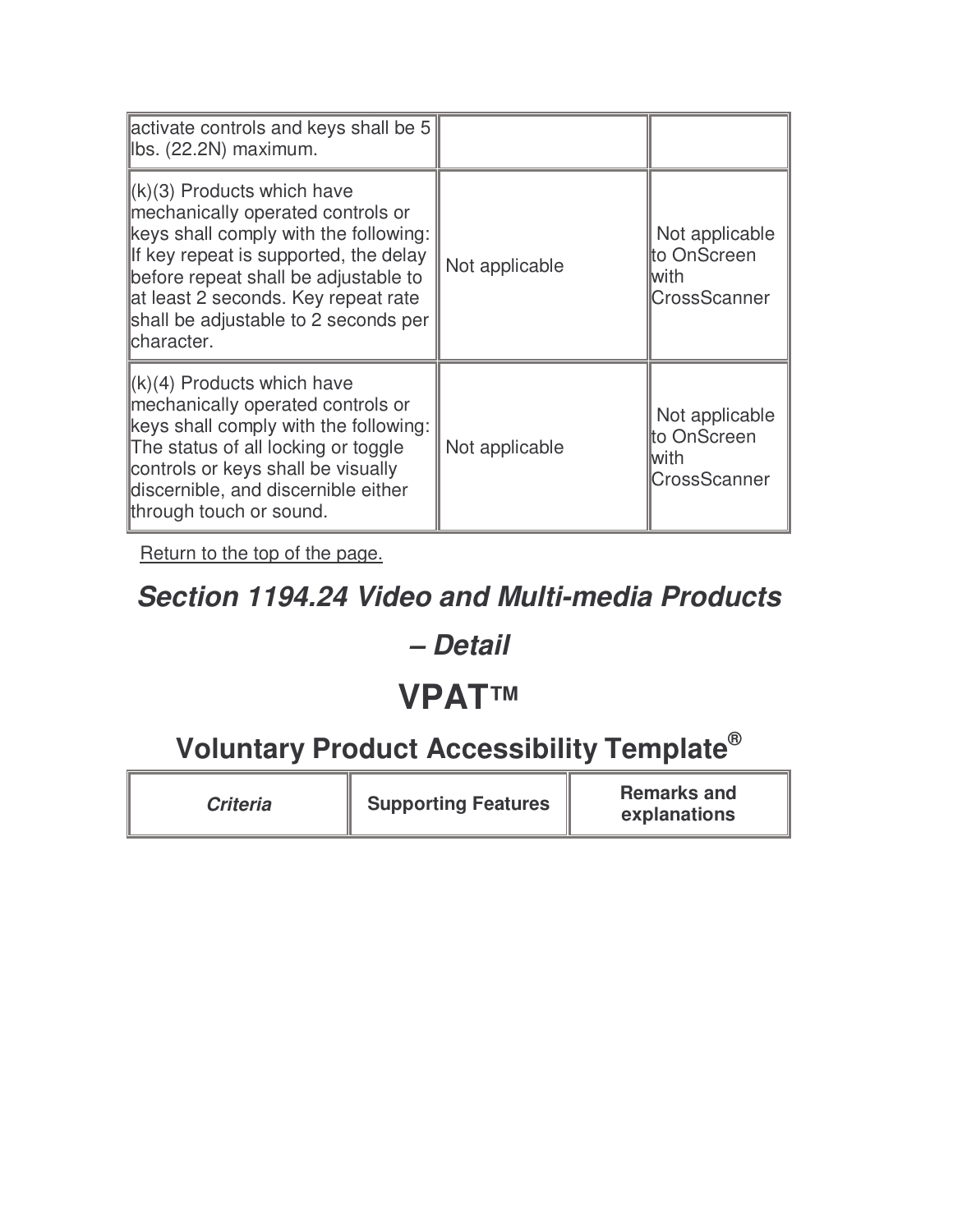| a) All analog television<br>displays 13 inches and<br>larger, and computer<br>equipment that includes<br>analog television receiver<br>or display circuitry, shall<br>be equipped with caption<br>decoder circuitry which<br>appropriately receives,<br>decodes, and displays<br>closed captions from<br>broadcast, cable,<br>videotape, and DVD<br>signals. As soon as<br>practicable, but not later<br>than July 1, 2002,<br>widescreen digital<br>television (DTV) displays<br>measuring at least 7.8<br>inches vertically, DTV<br>sets with conventional<br>displays measuring at<br>least 13 inches vertically,<br>and stand-alone DTV<br>tuners, whether or not<br>they are marketed with<br>display screens, and<br>computer equipment that<br>includes DTV receiver or<br>display circuitry, shall be<br>equipped with caption<br>decoder circuitry which<br>appropriately receives,<br>decodes, and displays<br>closed captions from<br>broadcast, cable,<br>videotape, and DVD<br>signals. | Not applicable | Not applicable to<br>OnScreen with<br>CrossScanner |
|------------------------------------------------------------------------------------------------------------------------------------------------------------------------------------------------------------------------------------------------------------------------------------------------------------------------------------------------------------------------------------------------------------------------------------------------------------------------------------------------------------------------------------------------------------------------------------------------------------------------------------------------------------------------------------------------------------------------------------------------------------------------------------------------------------------------------------------------------------------------------------------------------------------------------------------------------------------------------------------------------|----------------|----------------------------------------------------|
|------------------------------------------------------------------------------------------------------------------------------------------------------------------------------------------------------------------------------------------------------------------------------------------------------------------------------------------------------------------------------------------------------------------------------------------------------------------------------------------------------------------------------------------------------------------------------------------------------------------------------------------------------------------------------------------------------------------------------------------------------------------------------------------------------------------------------------------------------------------------------------------------------------------------------------------------------------------------------------------------------|----------------|----------------------------------------------------|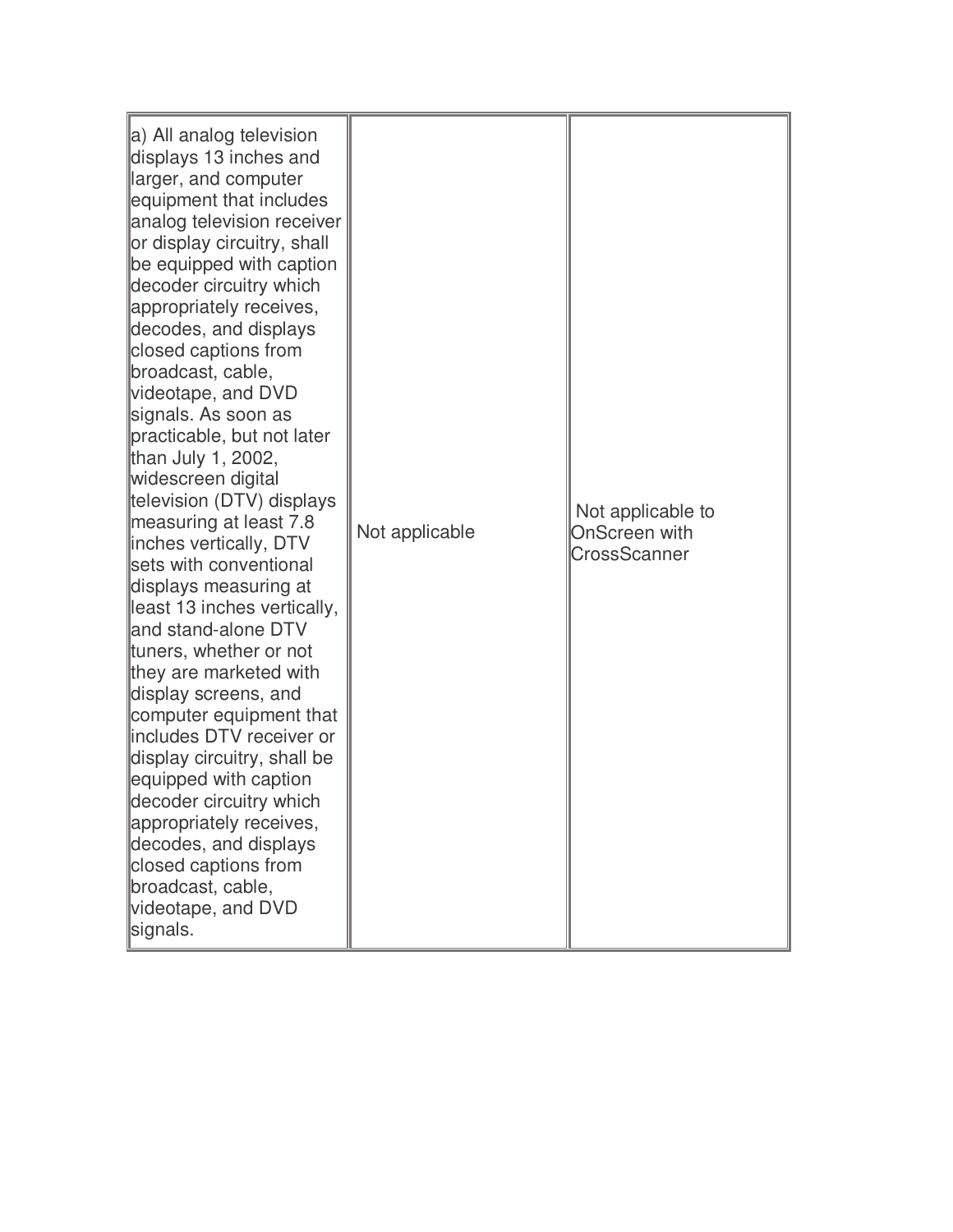| (b) Television tuners,<br>including tuner cards for<br>use in computers, shall<br>be equipped with<br>secondary audio program<br>playback circuitry.                                                                                                                                               | Not applicable | Not applicable to<br>OnScreen with<br>CrossScanner        |
|----------------------------------------------------------------------------------------------------------------------------------------------------------------------------------------------------------------------------------------------------------------------------------------------------|----------------|-----------------------------------------------------------|
| $(c)$ All training and<br>informational video and<br>multimedia productions<br>which support the<br>agency's mission,<br>regardless of format, that<br>contain speech or other<br>audio information<br>necessary for the<br>comprehension of the<br>content, shall be open or<br>closed captioned. | Not applicable | Not applicable to<br>OnScreen with<br>CrossScanner        |
| (d) All training and<br>informational video and<br>multimedia productions<br>which support the<br>agency's mission,<br>regardless of format, that<br>contain visual information<br>necessary for the<br>comprehension of the<br>content, shall be audio<br>described.                              | Not applicable | Not applicable to<br><b>OnScreen with</b><br>CrossScanner |
| (e) Display or<br>presentation of alternate<br>text presentation or audio<br>descriptions shall be<br>user-selectable unless<br>permanent.                                                                                                                                                         | Not applicable | Not applicable to<br><b>OnScreen with</b><br>CrossScanner |

**Section 1194.25 Self-Contained, Closed Products**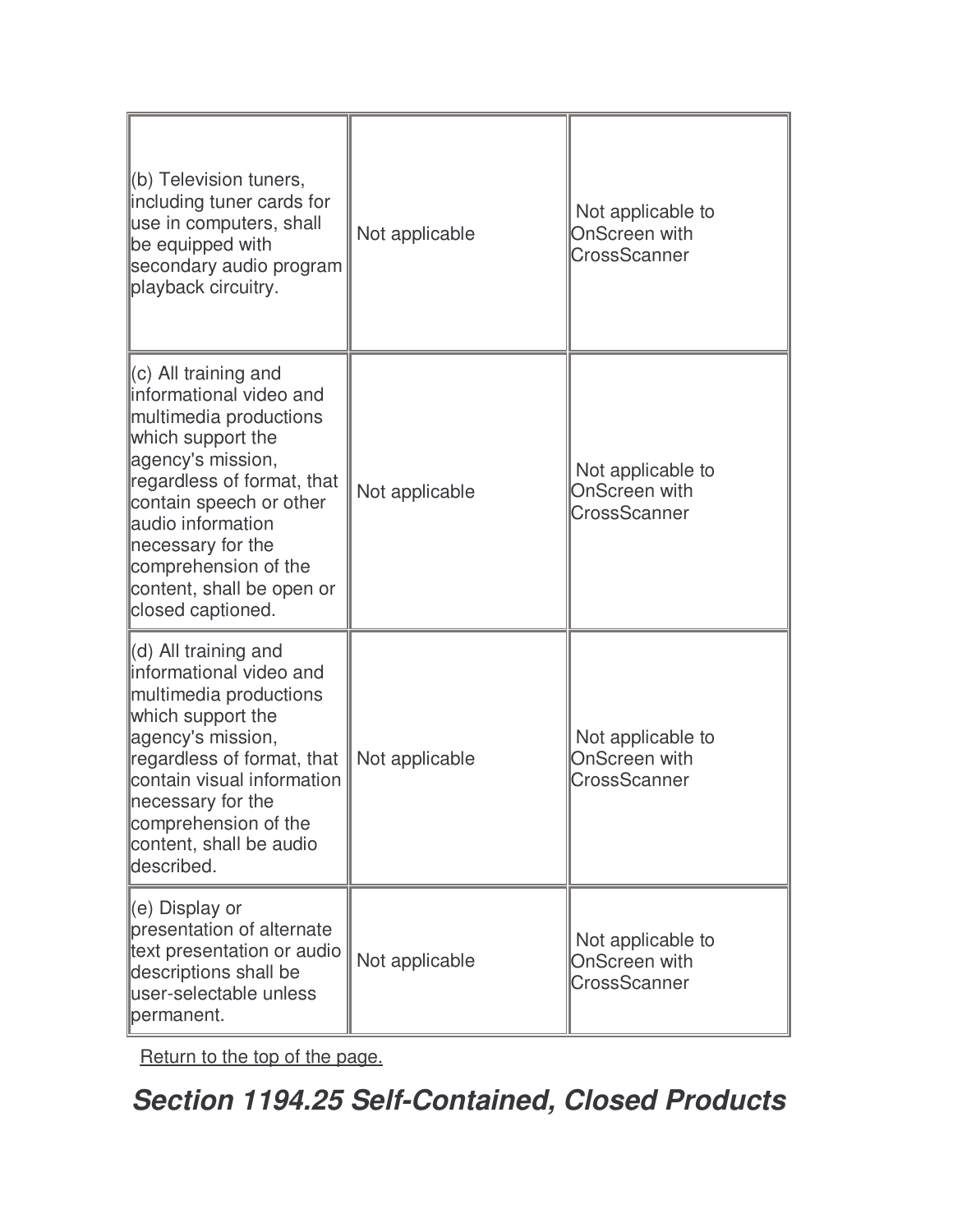## **– Detail VPAT™**

| <b>Criteria</b>                                                                                                                                                                                                                                                 | <b>Supporting Features</b> | <b>Remarks and</b><br>explanations                               |
|-----------------------------------------------------------------------------------------------------------------------------------------------------------------------------------------------------------------------------------------------------------------|----------------------------|------------------------------------------------------------------|
| (a) Self contained<br>products shall be usable<br>by people with disabilities<br>without requiring an end-<br>luser to attach Assistive<br>Technology to the<br>product. Personal<br>headsets for private<br>listening are not Assistive<br>Technology.         | Not applicable             | Not applicable to<br><b>OnScreen with</b><br>CrossScanner        |
| $(6)$ When a timed<br>response is required, the<br>user shall be alerted and<br>given sufficient time to<br>indicate more time is<br>required.                                                                                                                  | Not applicable             | Not applicable to<br><b>OnScreen with</b><br>CrossScanner        |
| $\left\vert (c)$ Where a product<br>utilizes touchscreens or<br>contact-sensitive controls,<br>an input method shall be<br>provided that complies<br>with §1194.23 (k) (1)<br>through $(4)$ .                                                                   | Not applicable             | Not applicable to<br><b>OnScreen with</b><br><b>CrossScanner</b> |
| (d) When biometric forms<br>of user identification or<br>control are used, an<br>alternative form of<br>lidentification or activation,<br>which does not require<br>the user to possess<br>particular biological<br>characteristics, shall also<br>be provided. | Not applicable             | Not applicable to<br><b>OnScreen with</b><br><b>CrossScanner</b> |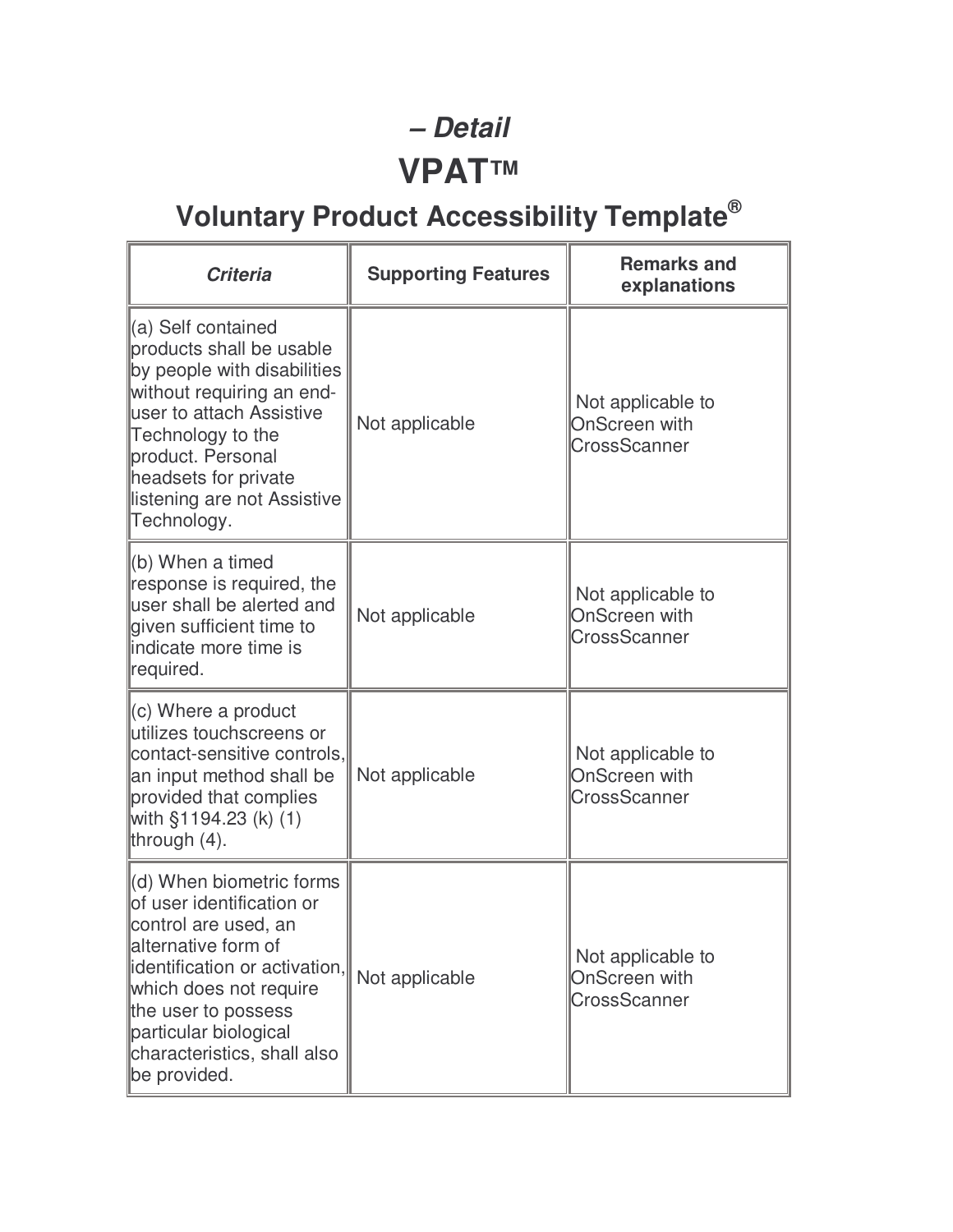| (e) When products<br>provide auditory output,<br>the audio signal shall be<br>provided at a standard<br>signal level through an<br>industry standard<br>connector that will allow<br>for private listening. The<br>product must provide the<br>ability to interrupt, pause,<br>and restart the audio at<br>anytime.                                                                                                                                                              | Not applicable | Not applicable to<br>OnScreen with<br>CrossScanner               |
|----------------------------------------------------------------------------------------------------------------------------------------------------------------------------------------------------------------------------------------------------------------------------------------------------------------------------------------------------------------------------------------------------------------------------------------------------------------------------------|----------------|------------------------------------------------------------------|
| f) When products deliver<br>voice output in a public<br>area, incremental volume<br>control shall be provided<br>with output amplification<br>up to a level of at least 65<br><b>dB.</b> Where the ambient<br>noise level of the<br>environment is above 45<br>dB, a volume gain of at<br>least 20 dB above the<br>lambient level shall be<br>luser selectable. A<br>function shall be provided<br>to automatically reset the<br>volume to the default<br>level after every use. | Not applicable | Not applicable to<br><b>OnScreen with</b><br>CrossScanner        |
| (g) Color coding shall not<br>be used as the only<br>means of conveying<br>information, indicating an<br>action, prompting a<br>response, or<br>distinguishing a visual<br>element.                                                                                                                                                                                                                                                                                              | Not applicable | Not applicable to<br><b>OnScreen with</b><br><b>CrossScanner</b> |
| $(h)$ When a product<br>permits a user to adjust<br>color and contrast<br>settings, a range of color<br>selections capable of<br>producing a variety of                                                                                                                                                                                                                                                                                                                          | Not applicable | Not applicable to<br><b>OnScreen with</b><br>CrossScanner        |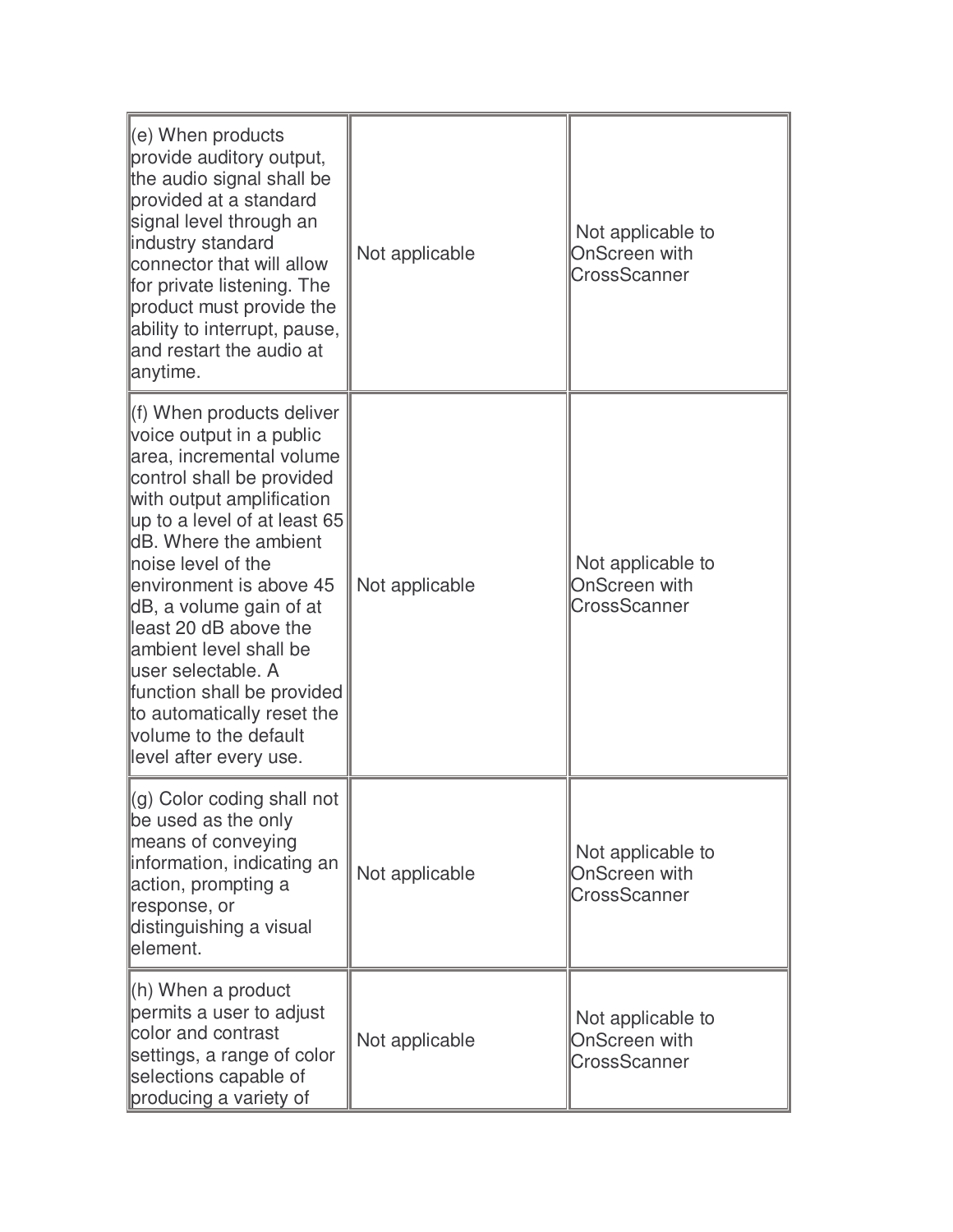| contrast levels shall be<br>provided.                                                                                                                                                                                                                                                                                                                                                                                                                                                                                                                                                                       |                |                                                    |
|-------------------------------------------------------------------------------------------------------------------------------------------------------------------------------------------------------------------------------------------------------------------------------------------------------------------------------------------------------------------------------------------------------------------------------------------------------------------------------------------------------------------------------------------------------------------------------------------------------------|----------------|----------------------------------------------------|
| li) Products shall be<br>designed to avoid causing<br>the screen to flicker with a<br>frequency greater than 2<br>Hz and lower than 55 Hz.                                                                                                                                                                                                                                                                                                                                                                                                                                                                  | Not applicable | Not applicable to<br>OnScreen with<br>CrossScanner |
| $\parallel$ (i) (1) Products which are<br>freestanding, non-<br>portable, and intended to<br>be used in one location<br>and which have operable<br>controls shall comply with<br>the following: The position<br>of any operable control<br>shall be determined with<br>respect to a vertical<br>plane, which is 48 inches<br>in length, centered on the<br>operable control, and at<br>the maximum protrusion<br>of the product within the<br>48 inch length on<br>products which are<br>freestanding, non-<br>portable, and intended to<br>be used in one location<br>and which have operable<br>controls. | Not applicable | Not applicable to<br>OnScreen with<br>CrossScanner |
| $(i)(2)$ Products which are<br>freestanding, non-<br>portable, and intended to<br>be used in one location<br>and which have operable<br>controls shall comply with<br>the following: Where any<br>operable control is 10<br>linches or less behind the<br>reference plane, the<br>height shall be 54 inches<br>maximum and 15 inches<br>minimum above the floor.                                                                                                                                                                                                                                            | Not applicable | Not applicable to<br>OnScreen with<br>CrossScanner |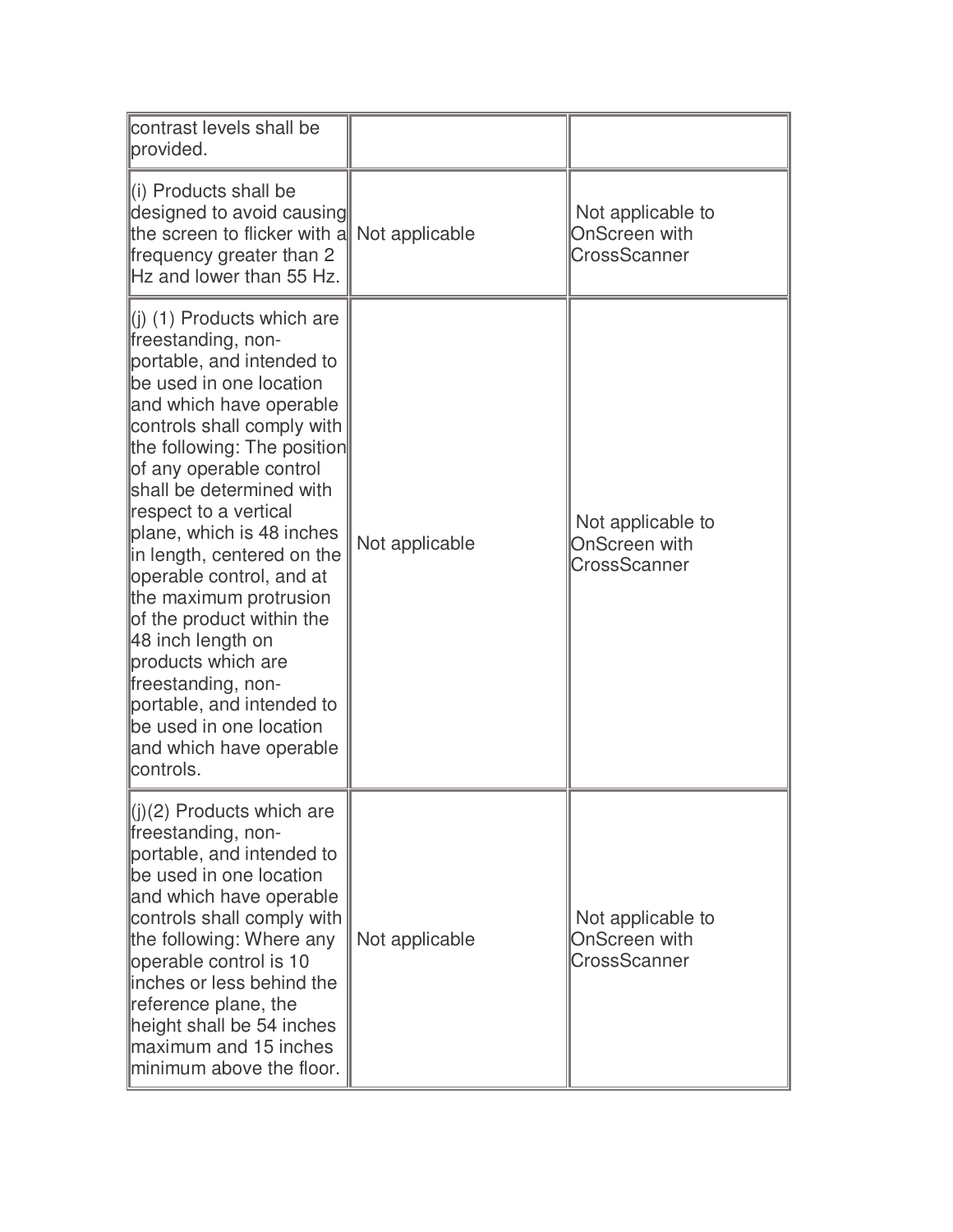| $\ $ (j)(3) Products which are<br>freestanding, non-<br>portable, and intended to<br>be used in one location<br>and which have operable<br>controls shall comply with<br>the following: Where any<br>operable control is more<br>than 10 inches and not<br>more than 24 inches<br>behind the reference<br>plane, the height shall be<br>46 inches maximum and<br>15 inches minimum<br>above the floor. | Not applicable | Not applicable to<br><b>OnScreen with</b><br>CrossScanner |
|--------------------------------------------------------------------------------------------------------------------------------------------------------------------------------------------------------------------------------------------------------------------------------------------------------------------------------------------------------------------------------------------------------|----------------|-----------------------------------------------------------|
| $\ $ (j)(4) Products which are<br>freestanding, non-<br>portable, and intended to<br>be used in one location<br>and which have operable<br>controls shall comply with<br>the following: Operable<br>controls shall not be more<br>than 24 inches behind the<br>∥reference plane.                                                                                                                       | Not applicable | Not applicable to<br>OnScreen with<br><b>CrossScanner</b> |

### **Section 1194.26 Desktop and Portable**

## **Computers – Detail**

## **VPAT™**

| <b>Criteria</b>                                                                                                  | <b>Supporting Features</b> | <b>Remarks and</b><br>explanations                               |
|------------------------------------------------------------------------------------------------------------------|----------------------------|------------------------------------------------------------------|
| $\parallel$ (a) All mechanically<br>operated controls and<br>keys shall comply with<br>\$1194.23 (k) (1) through | Not applicable             | Not applicable to<br><b>OnScreen</b> with<br><b>CrossScanner</b> |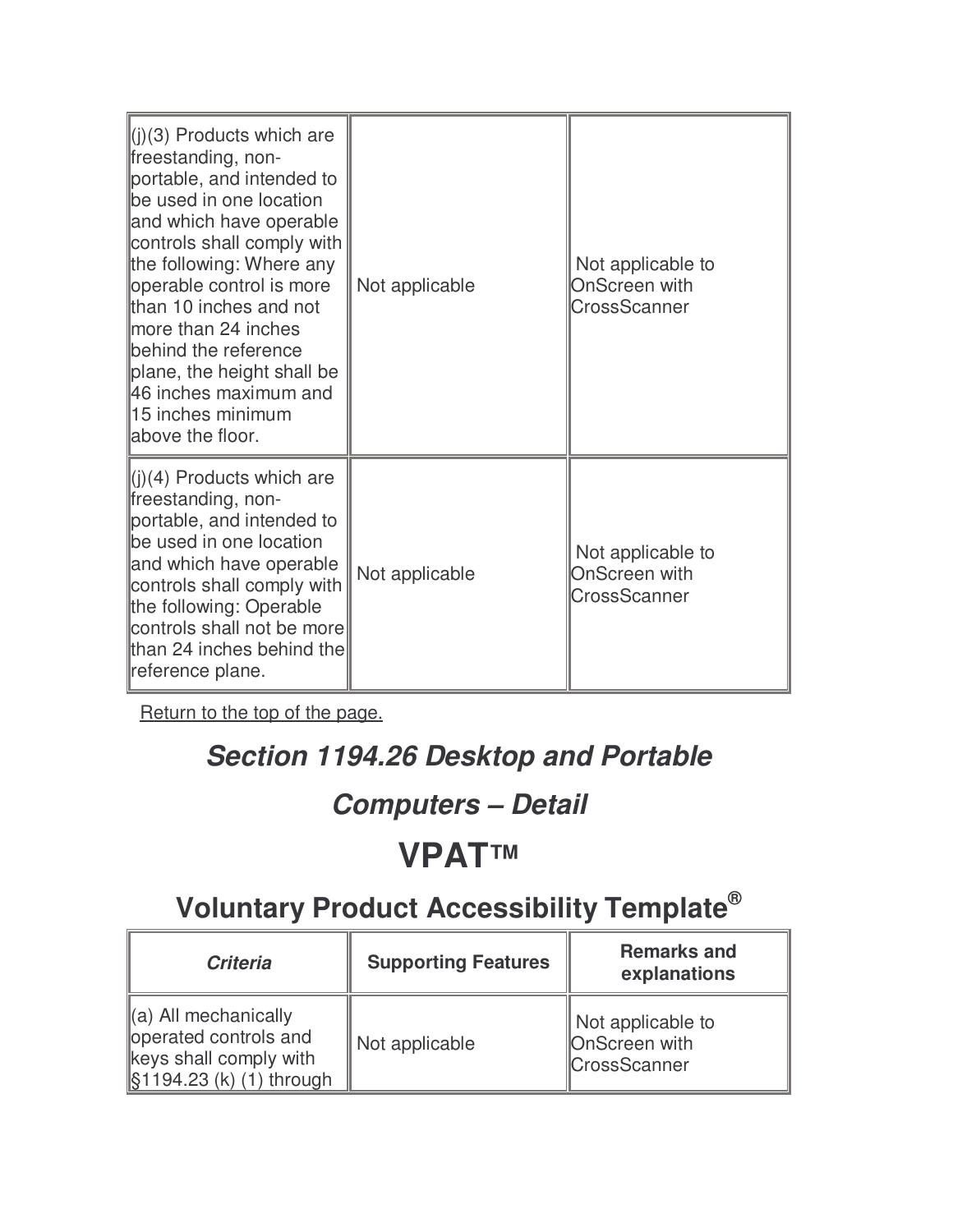| (4).                                                                                                                                                                                                                                                                         |                |                                                           |
|------------------------------------------------------------------------------------------------------------------------------------------------------------------------------------------------------------------------------------------------------------------------------|----------------|-----------------------------------------------------------|
| (b) If a product utilizes<br>touchscreens or touch-<br>operated controls, an<br>input method shall be<br>provided that complies<br>with §1194.23 (k) (1)<br>through (4).                                                                                                     | Not applicable | Not applicable to<br>OnScreen with<br>CrossScanner        |
| $\parallel$ (c) When biometric forms<br>of user identification or<br>control are used, an<br>lalternative form of<br>lidentification or activation,<br>which does not require<br>the user to possess<br>particular biological<br>characteristics, shall also<br>be provided. | Not applicable | Not applicable to<br>OnScreen with<br>CrossScanner        |
| (d) Where provided, at<br>least one of each type of<br>expansion slots, ports<br>and connectors shall<br>comply with publicly<br>available industry<br>standards                                                                                                             | Not applicable | Not applicable to<br><b>OnScreen with</b><br>CrossScanner |

## **Section 1194.31 Functional Performance Criteria**

#### **– Detail**

## **VPAT™**

| <b>Criteria</b> | <b>Supporting Features</b> | <b>Remarks and</b><br>explanations |
|-----------------|----------------------------|------------------------------------|
|-----------------|----------------------------|------------------------------------|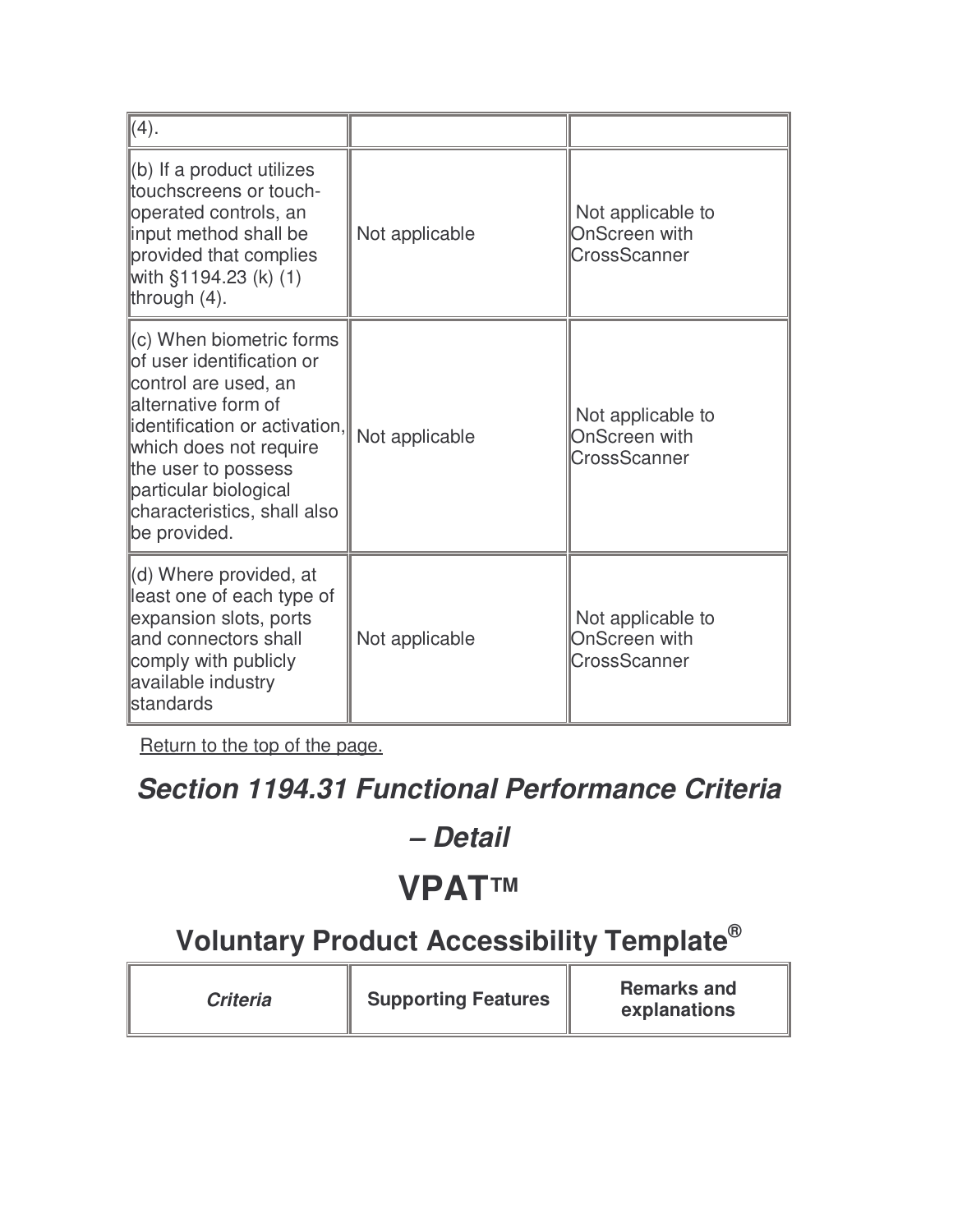| $\parallel$ (a) At least one mode of<br>operation and information<br>retrieval that does not<br>require user vision shall<br>be provided, or support<br>for Assistive Technology<br>used by people who are<br>blind or visually impaired<br>shall be provided.                                                                                   | Not applicable | Not applicable to<br><b>OnScreen</b> with<br>CrossScanner |
|--------------------------------------------------------------------------------------------------------------------------------------------------------------------------------------------------------------------------------------------------------------------------------------------------------------------------------------------------|----------------|-----------------------------------------------------------|
| ∥(b) At least one mode of<br>operation and information<br>retrieval that does not<br>require visual acuity<br>greater than 20/70 shall<br>be provided in audio and<br>enlarged print output<br>working together or<br>independently, or support<br>for Assistive Technology<br>used by people who are<br>visually impaired shall be<br>provided. | Not applicable | Not applicable to<br><b>OnScreen with</b><br>CrossScanner |
| $\parallel$ (c) At least one mode of<br>operation and information<br>retrieval that does not<br>require user hearing shall<br>be provided, or support<br>for Assistive Technology<br>used by people who are<br>deaf or hard of hearing<br>shall be provided                                                                                      | Not applicable | Not applicable to<br>OnScreen with<br>CrossScanner        |
| (d) Where audio<br>information is important<br>for the use of a product,<br>llat least one mode of<br>operation and information<br>retrieval shall be provided<br>in an enhanced auditory<br>fashion, or support for<br>assistive hearing devices<br>shall be provided.                                                                          | Not applicable | Not applicable to<br><b>OnScreen with</b><br>CrossScanner |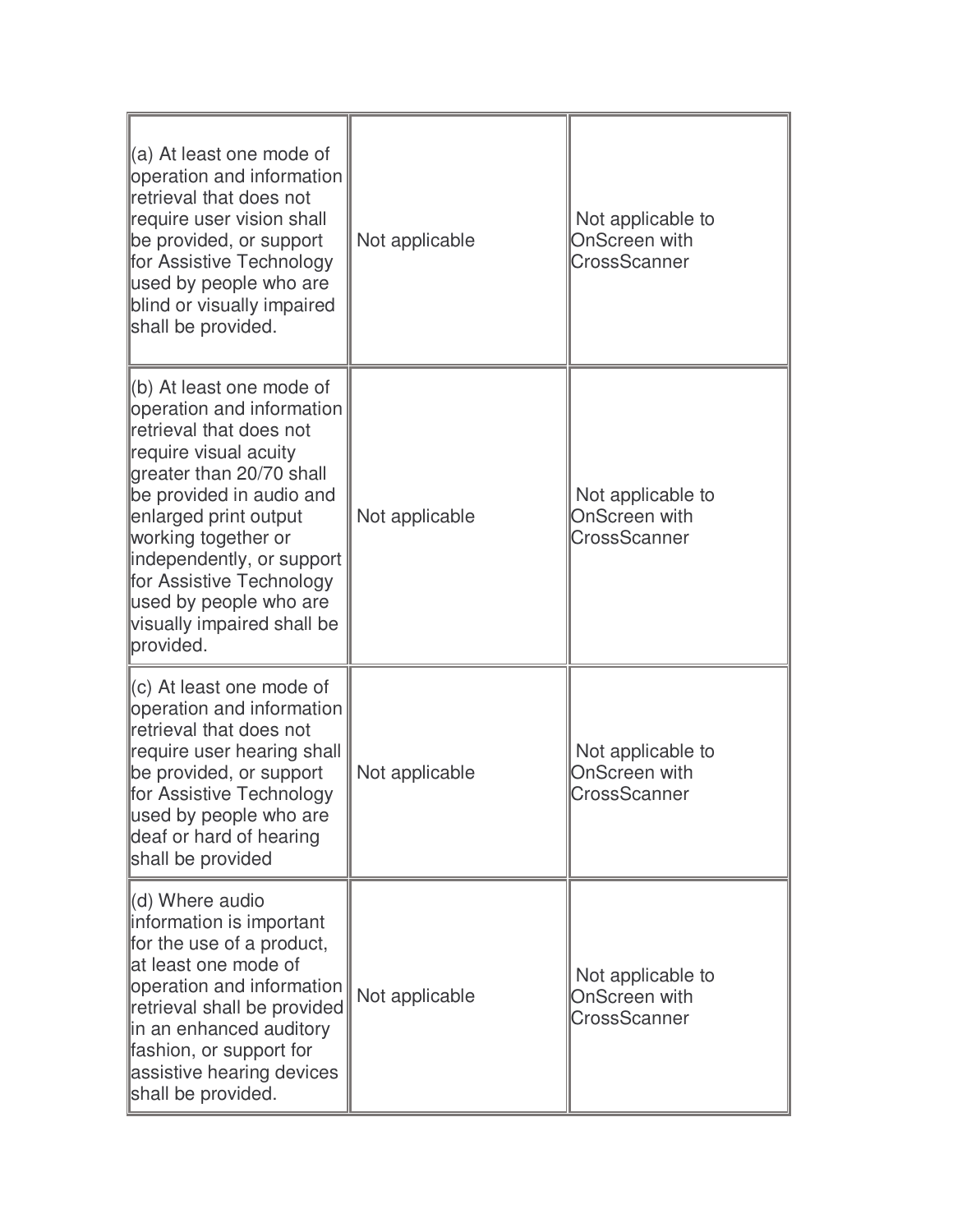| (e) At least one mode of<br>operation and information<br>retrieval that does not<br>require user speech shall<br>be provided, or support<br>for Assistive Technology<br>used by people with<br>disabilities shall be<br>provided.        | Not applicable | Not applicable to<br>OnScreen with<br>CrossScanner |
|------------------------------------------------------------------------------------------------------------------------------------------------------------------------------------------------------------------------------------------|----------------|----------------------------------------------------|
| $\parallel$ (f) At least one mode of<br>operation and information<br>retrieval that does not<br>require fine motor control<br>llor simultaneous actions<br>and that is operable with<br>limited reach and strength<br>shall be provided. | Not applicable | Not applicable to<br>OnScreen with<br>CrossScanner |

#### **Section 1194.41 Information, Documentation and**

### **Support – Detail**

### **VPAT™**

| <b>Criteria</b>                                                                                                                                                       | <b>Supporting Features</b> | <b>Remarks and</b><br>explanations                                                                                    |
|-----------------------------------------------------------------------------------------------------------------------------------------------------------------------|----------------------------|-----------------------------------------------------------------------------------------------------------------------|
| $(a)$ Product support<br>documentation provided<br>to end-users shall be<br>made available in<br>alternate formats upon<br>request, at no additional<br><b>Charge</b> | <b>Supports</b>            | <b>OnScreen with</b><br>CrossScanner provides<br>html and pdf options, and<br>other options can be<br>made available. |